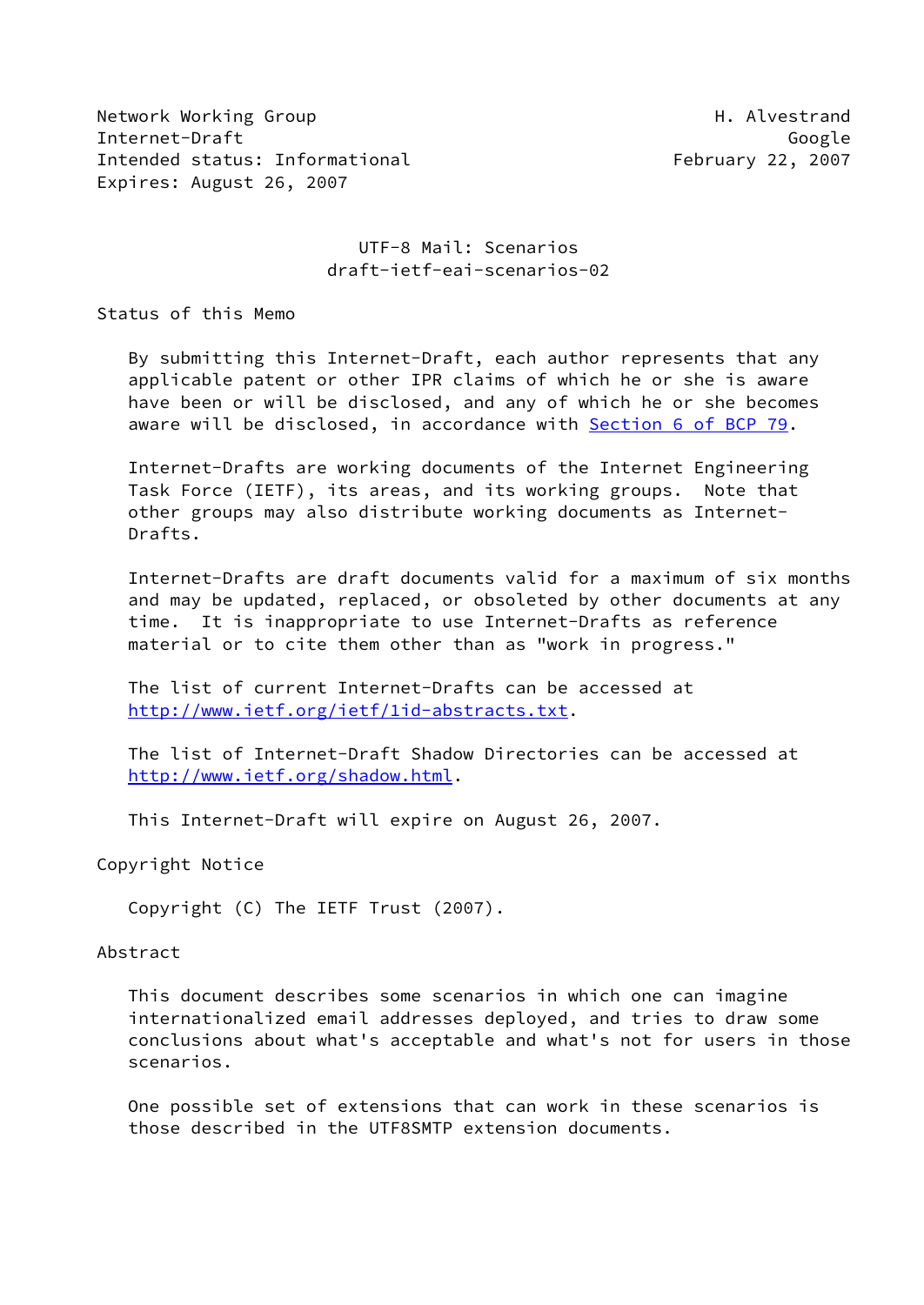Internet-Draft UTF8MAIL Scenarios February 2007

Requirements Language

 The key words "MUST", "MUST NOT", "REQUIRED", "SHALL", "SHALL NOT", "SHOULD", "SHOULD NOT", "RECOMMENDED", "MAY", and "OPTIONAL" in this document are to be interpreted as described in [RFC 2119 \[RFC2119](https://datatracker.ietf.org/doc/pdf/rfc2119)].

### Table of Contents

| 1.1.             |                                                                   |  |
|------------------|-------------------------------------------------------------------|--|
| 1.2.             |                                                                   |  |
| 1.3.             | Ignored issues $\ldots \ldots \ldots \ldots \ldots \ldots \ldots$ |  |
|                  |                                                                   |  |
| <u>2.1</u> .     |                                                                   |  |
| 2.2.             |                                                                   |  |
|                  |                                                                   |  |
|                  | $2.4$ . One il8mail user sends to one ascii user 5                |  |
|                  | 2.5. An il8mail user sends to one ascii user and one              |  |
|                  |                                                                   |  |
|                  | 2.6. An i18mail user sends to a mailing list with a mix of        |  |
|                  |                                                                   |  |
|                  | $2.7$ . An i18mail user forwards to an ASCII user $7$             |  |
|                  |                                                                   |  |
|                  |                                                                   |  |
|                  | $3.1$ . Two il8mail users, intermediate non-extended MTA $7$      |  |
| $\overline{4}$ . |                                                                   |  |
| 5.               |                                                                   |  |
| 6.               |                                                                   |  |
| 7.               |                                                                   |  |
|                  |                                                                   |  |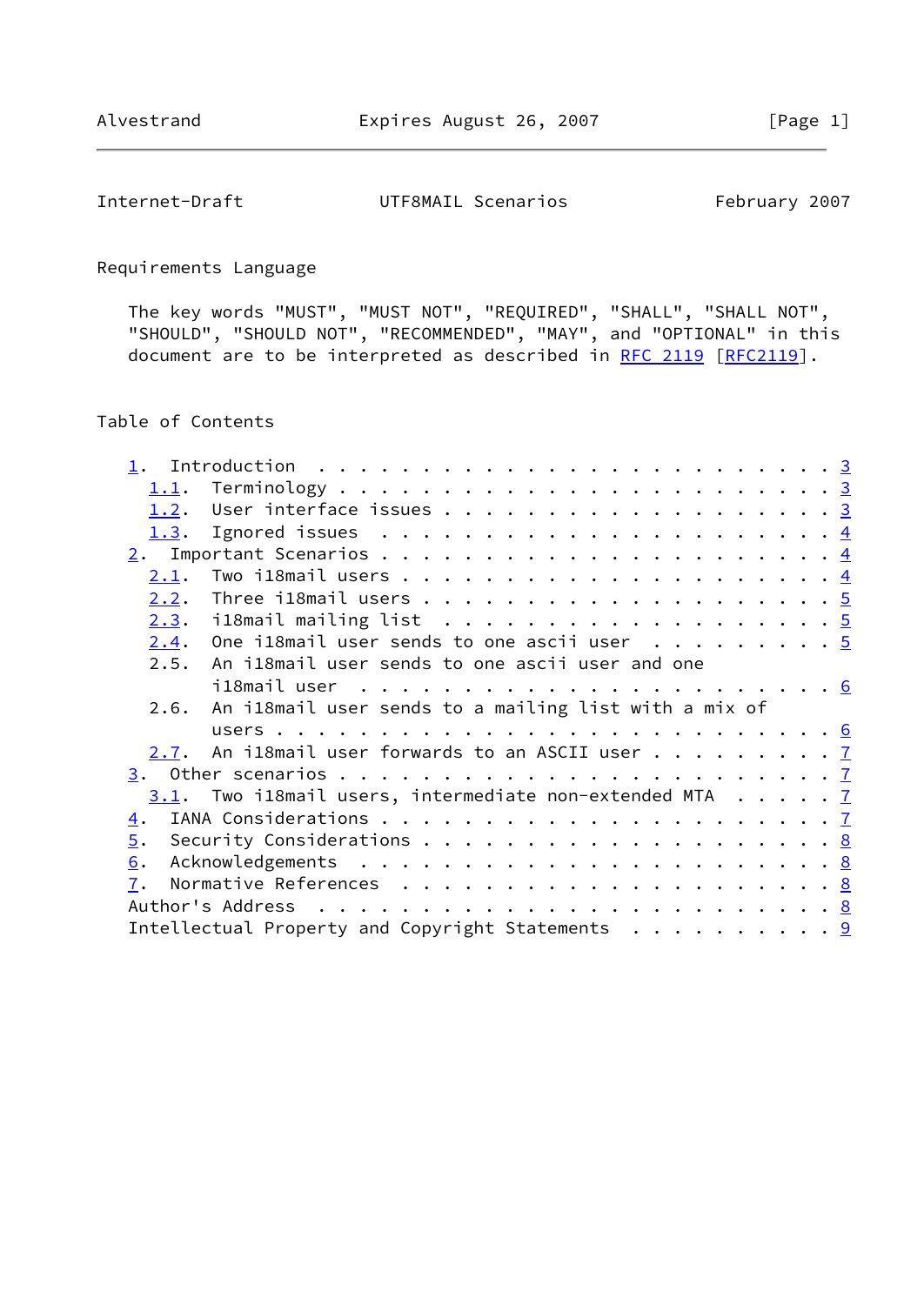Alvestrand **Expires August 26, 2007** [Page 2]

<span id="page-2-1"></span>

Internet-Draft UTF8MAIL Scenarios February 2007

#### <span id="page-2-0"></span>[1](#page-2-0). Introduction

With the advent of internationalized email addresses [ref], there is a very real risk that people using Internet email will have problems communicating that they did not have before. This document tries to sketch some of the scenarios, define what "proper" behaviour would be in the situations, and describe how this will constrain solutions to the "internationalized email" problem.

 Because of the well known phenomenon that short documents get more review, the document tries to be as brief as possible, as long as that does not sacrifice clarity.

#### <span id="page-2-2"></span>[1.1](#page-2-2). Terminology

 Terminology is inherited from the UTF8SMTP framework [\[I-D.ietf-eai-framework](#page-8-3)] - in particular, the terms "ascii address", "non-ASCII address" or "i18n-address", "ascii user", "i18mail user", "message" and "mailing list" are used with the definitions from [section 1.3](#page-3-0) of that document.

 The term "UTF8SMTP" is used to refer to the particular solution proposed in that framework, while "i18n mail" refers to any solution that could concievably satisfy these scenarios' requirements.

 The pronouns "he" and "she" are used to indicate a human of indeterminate sex.

#### <span id="page-2-3"></span>[1.2](#page-2-3). User interface issues

 In internationalization, one of the thornier issues has always been user interfaces. In particular in this context, the ability to manipulate text strings (email addresses, in this case) in a script that the user does not have familiarity with is an issue.

A main purpose of i18mail is to allow users to avoid doing so when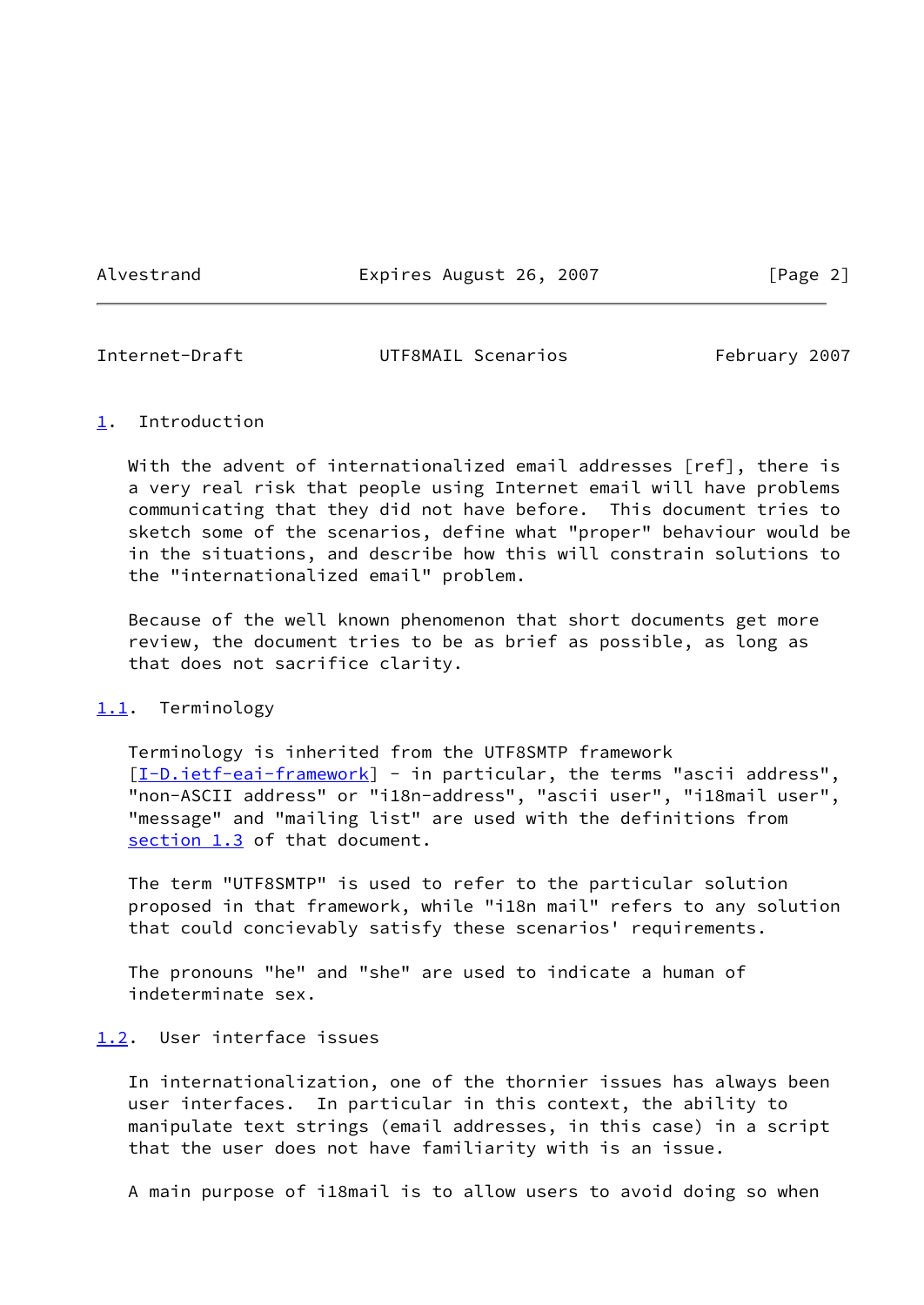corresponding with users in their own language locale when that locale normally does not use ASCII - but unless we accept an Internet email community of many small fragments, the introduction of "local" characters into email addresses will cause users to be exposed to addresses that they have trouble recognizing, are unable to enter, and in fact may be unable to display; in some cases, even storing the addresses is an issue.

 For instance, handling of right-to-left scripts like Arabic in environments used to left-to-right scripts like Thai can be a serious challenge.

| Alvestrand |  |
|------------|--|
|            |  |

Expires August 26, 2007 [Page 3]

<span id="page-3-1"></span>Internet-Draft UTF8MAIL Scenarios February 2007

 In order to keep this document short, the following capabilities are assumed:

- o An i18mail user is able to enter and display directly all characters of interest to him in his language locale.
- o An i18mail user is able to display all valid characters for EAI addresses, store them in an address book, and use "reply" without damaging the address.
- o If the i18mail solution requires keeping extra information around for an address in some cases, the i18mail user is capable of manipulating that information, including storing that information in his address book

 One can imagine special circumstances where some of these do not represent an optimal solution (for instance, a Thai user may prefer to handle the ASCII address of an Arabic correspondent rather than his Arabic one), but this is an added complication, and is ignored for the moment.

#### <span id="page-3-0"></span>[1.3](#page-3-0). Ignored issues

 All the scenarios assume that all parties desire to communicate, that spam filters do not eat messages randomly, and that the mail service behaves according to specification. These are not tenable assumptions in the real world, but considering them would make this document much longer.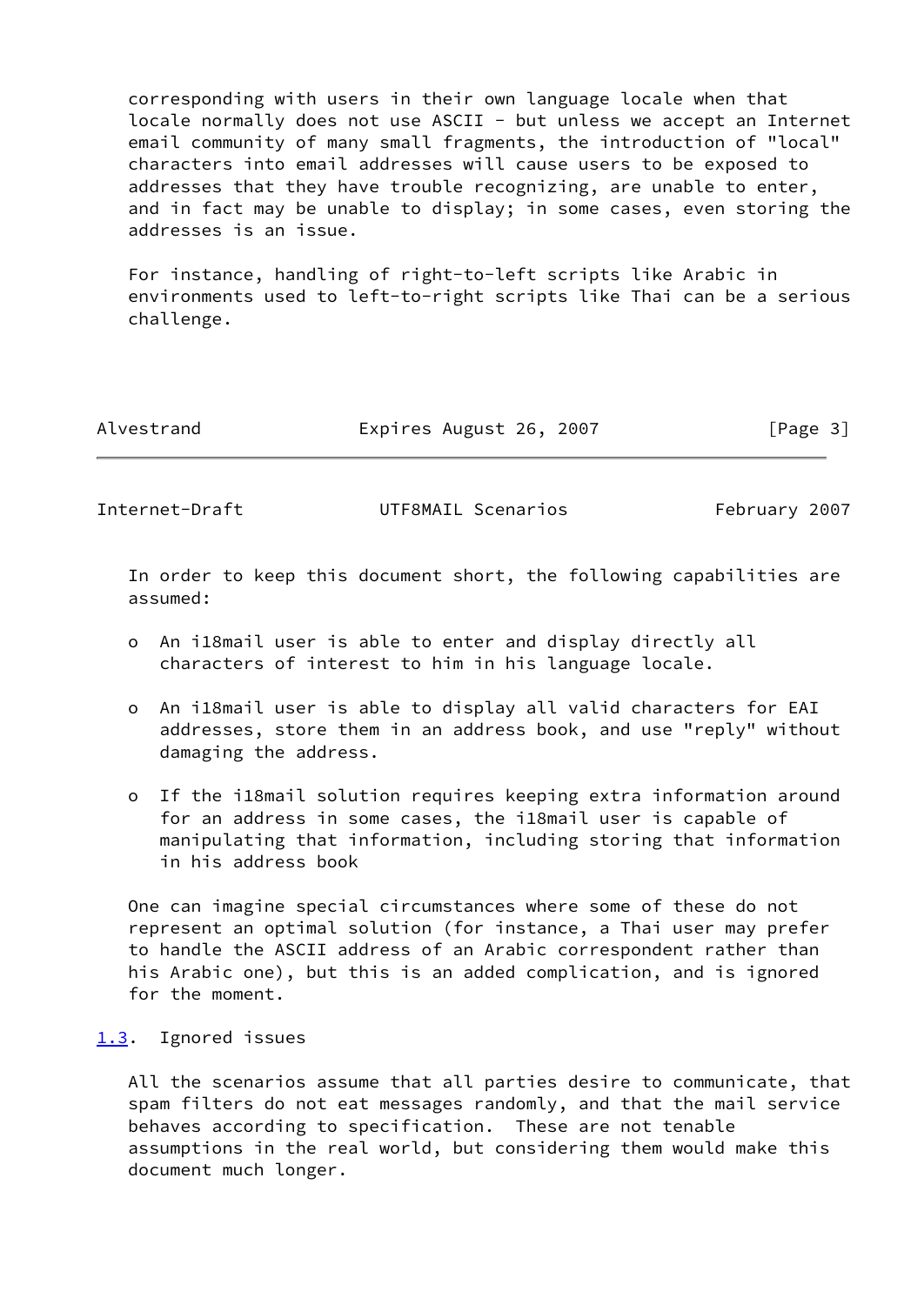#### <span id="page-4-0"></span>[2](#page-4-0). Important Scenarios

 In the scenario descriptions below, A, B and C are i18mail users. X (and Y and Z if they need to occur) are ascii users. L is an i18n aware mailing list; LA is a non-i18n-aware mailing list. (LA does not occur in the scenarios, however.)

 Apart from the messages being exchanged, and A knowing the addresses of the ones he sends mail to, which are presumed to be made known to A through some other method (business cards, web pages, mail from other users and directories are some examples), there is no communication required between the users.

<span id="page-4-1"></span>[2.1](#page-4-1). Two i18mail users

 One i18mail user (A) sends a message to another i18mail user (B), and desires to use his i18n-address. The recipient replies to the message.

| Alvestrand | Expires August 26, 2007 | [Page 4] |
|------------|-------------------------|----------|
|            |                         |          |

<span id="page-4-3"></span>Internet-Draft UTF8MAIL Scenarios February 2007

 Requirement: The message must arrive at the recipient. The reply must arrive at the sender. The email addresses visible to the sender and recipient must be the i18n-addresses.

<span id="page-4-2"></span>[2.2](#page-4-2). Three i18mail users

 As above, but A sends his message to both B and C. Both reply to all the recipients listed in the message.

 Requirement: As above - B and C must get the message, A and C must get the reply from B, A and B must get the reply from C. The email addresses visible to A, B and C must all be the i18n-addresses.

<span id="page-4-4"></span>[2.3](#page-4-4). i18mail mailing list

 A sends his message to L, a mailing list, which has subscribers B and C. Both reply to the mailing list. The mailing list is i18n aware.

 Requirement: As above - all messages arrive, with EAI addresses preserved for all 3 users.

<span id="page-4-5"></span>[2.4](#page-4-5). One i18mail user sends to one ascii user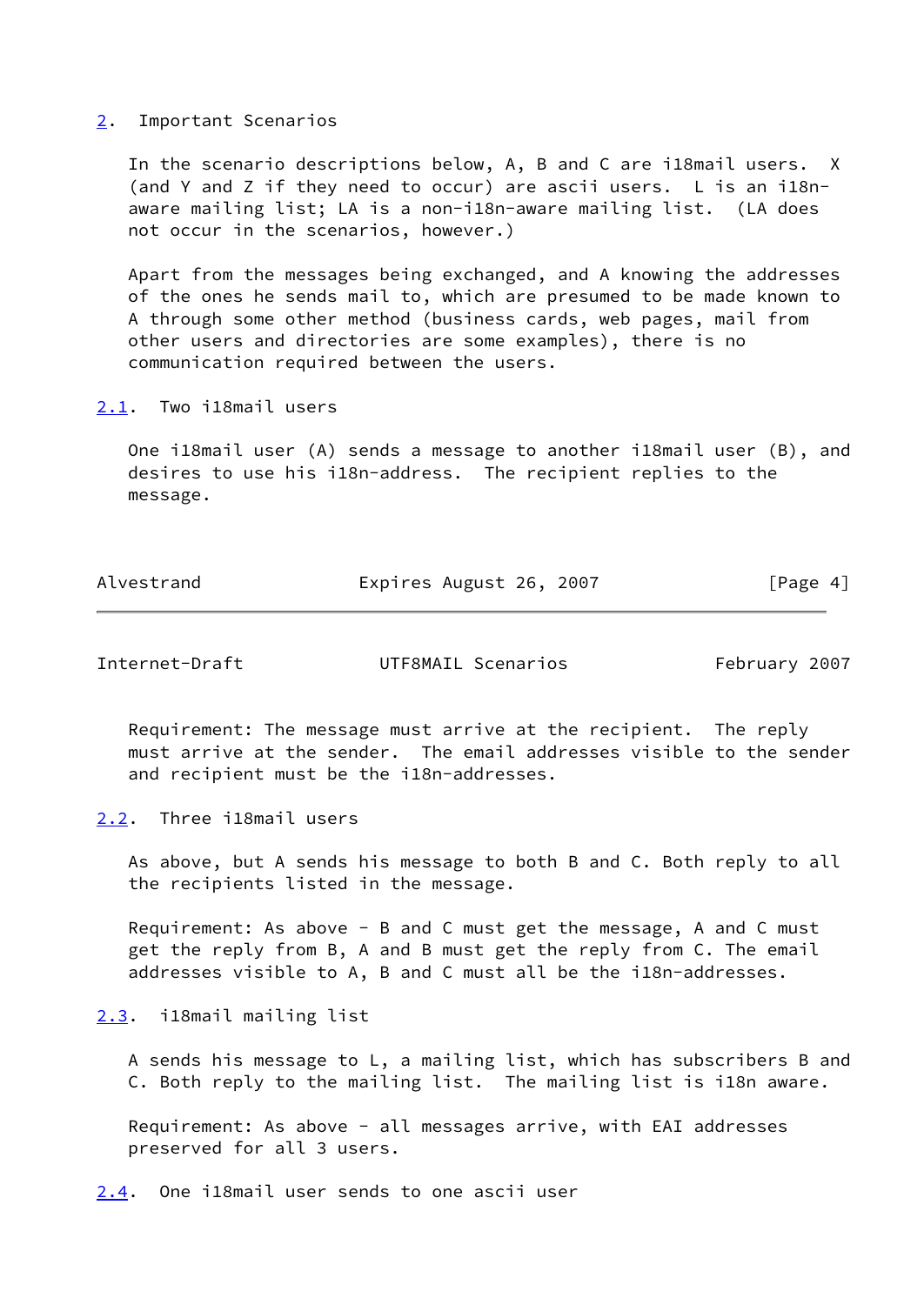A, an i18mail user, sends to X, an ascii user. X replies.

 In this scenario, it is a given that A, the sender, has to have some facility for handling ASCII; he has to at least be able to display and enter an ASCII address.

Precondition: A has to have an ascii address.

 Requirement: There must be an algorithmic series of steps that A can follow in order to get a message to X, and where X's reply gets back to A.

 There is no requirement that X sees the i18n-address of A, or that the address of A that X sees be one that A knows about beforehand; the requirement is that the messages get there. This non-requirement applies to all the following cases too.

Examples of ways this could happen:

 o Magic happens in the network: A's message gets converted in the network to a format acceptable to X. This may require A to include extra information with the message to help the conversion process - and may be impossible to do for the general case.

| Alvestrand | Expires August 26, 2007 | [Page 5] |
|------------|-------------------------|----------|

<span id="page-5-0"></span>

| Internet-Draft | UTF8MAIL Scenarios | February 2007 |
|----------------|--------------------|---------------|
|----------------|--------------------|---------------|

- o Sender selection: A's i18mail message gets bounced in the network, and the reception of the error report causes A to resend the message using a format acceptable to X.
- o Conversion at destination: A's message gets accepted, and X has facilities available to convert it into a form that allows X to reply to the message, including deriving a valid ASCII address for A. This would require knowledge of i18n at X's site, but not necessarily in X's user agent.

 This is NOT an exhaustive list, and is NOT part of the requirements of the scenarios. A given protocol for i18mail will in turn impose new requirements on the scenarios - for instance, if extra information is included with the message, a user interface may need to exist to allow the sender to manipulate this information.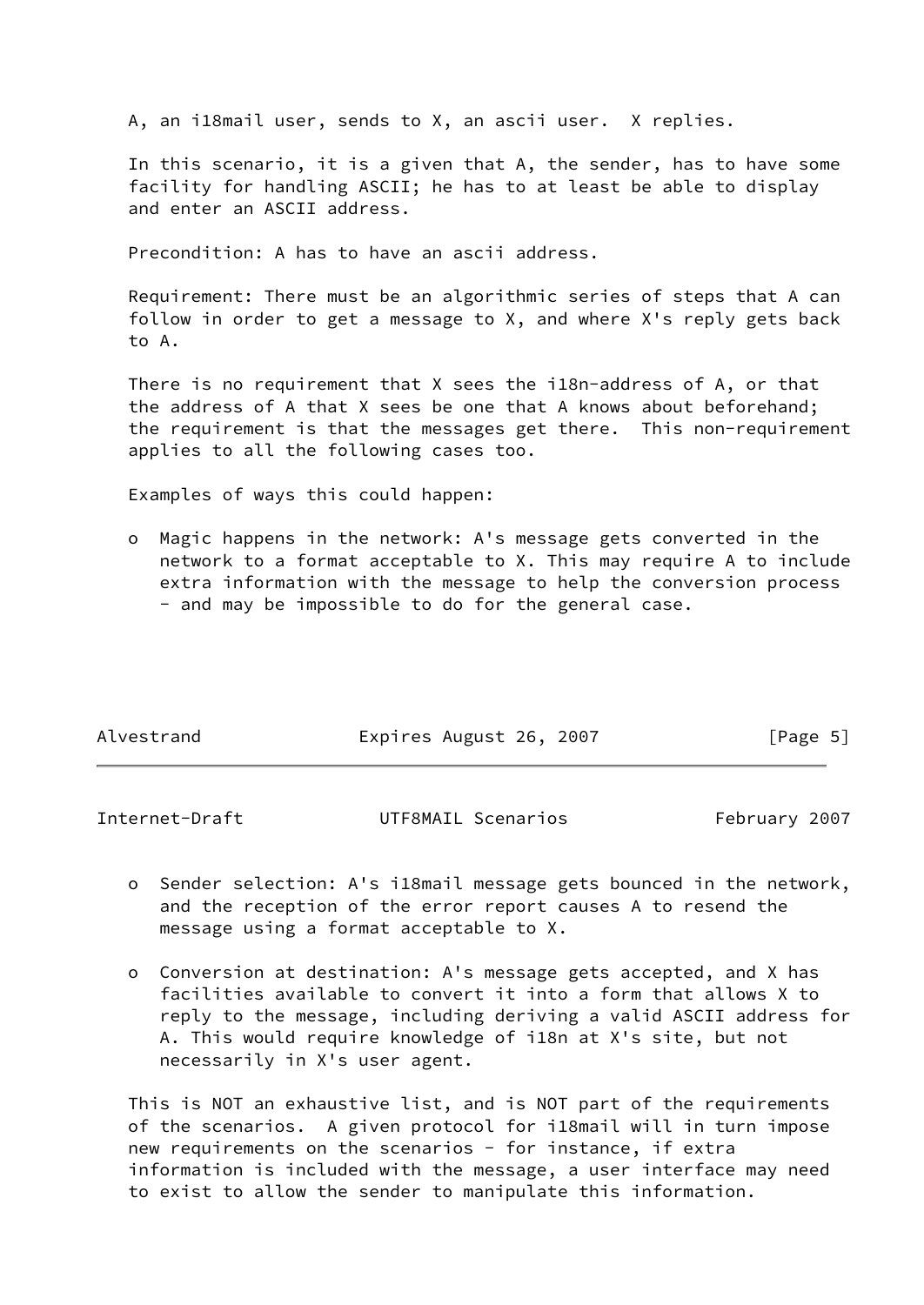<span id="page-6-1"></span>[2.5](#page-6-1). An i18mail user sends to one ascii user and one i18mail user

In this scenario, A sends to B and X; both reply.

Precondition: A and B have to have valid ASCII addresses.

 Requirement: Through some series of steps, A must be able to get a message to both B and X; through some series of steps, B and X must be able to reply to each other and to A. X must not require information outside of what is included in the message to get a message to B.

Possible non-requirements (for discussion):

- o Maybe the messages to B and X don't need to be exactly the same.
- o Maybe B doesn't need to see or use A's i18n-address when he's replying to A and X.
- o Maybe X doesn't need to see A's address exactly the same on the message from A and the reply from B.
- <span id="page-6-2"></span>[2.6](#page-6-2). An i18mail user sends to a mailing list with a mix of users

 In this scenario, A sends to L, and L has B and X as subscribers. B and X reply.

 Requirement: Messages get there. A will not have to know anything about X in order to make the messages go through.

Notes and non-requirements:

| Alvestrand | Expires August 26, 2007 | [Page 6] |
|------------|-------------------------|----------|
|            |                         |          |

<span id="page-6-0"></span>Internet-Draft UTF8MAIL Scenarios February 2007

- o It may be acceptable for A to have to treat L as if L was an ASCII mailing list (LA)
- o It may be acceptable for B to see A's ASCII address, not his i18n address
- o How one can transition between this and the scenario o[fSection 2.3](#page-4-4) is unclear.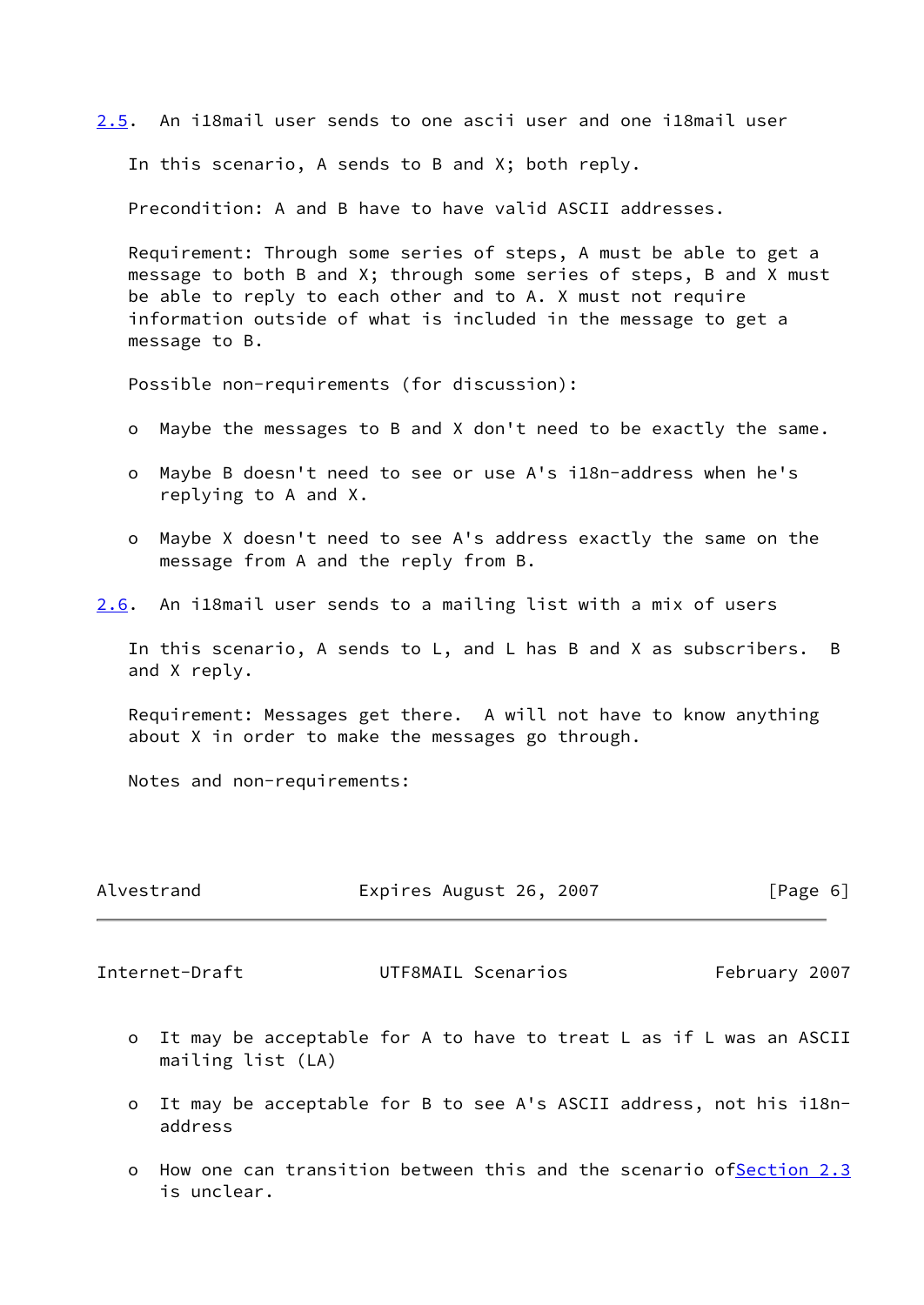#### <span id="page-7-0"></span>[2.7](#page-7-0). An i18mail user forwards to an ASCII user

 In this scenario, A sends to B, and B forwards the message as a MIME attachment to X.

Precondition: B has valid ASCII addresses.

 Requirement: The message from B to X should arrive whether or not A's address is usable by X.

 Desirable property: If A's address is downgradable, it should be usable by X for generating a message.

### <span id="page-7-1"></span>[3](#page-7-1). Other scenarios

 This section collects scenarios that have been discussed, but where there is no WG consensus on whether or not they are important enough to influence the design of UTF8SMTP.

<span id="page-7-2"></span>[3.1](#page-7-2). Two i18mail users, intermediate non-extended MTA

 In this scenario, A sends mail to B through an MTA that does not support i18mail extensions.

Requirement: Mail arrives.

 Desirable property: B can see A's I18mail address in his user interface, and use that to reply.

 The reason this may not be an important scenario is that due to the largely end-to-end nature of SMTP, if the end users have upgraded their systems, there should be very little reason to go via a non upgraded MTA.

## <span id="page-7-3"></span>[4](#page-7-3). IANA Considerations

This document makes no request of IANA.

| Alvestrand | Expires August 26, 2007 | [Page 7] |
|------------|-------------------------|----------|
|------------|-------------------------|----------|

<span id="page-7-4"></span>

| Internet-Draft<br>UTF8MAIL Scenarios | February 2007 |  |
|--------------------------------------|---------------|--|
|--------------------------------------|---------------|--|

Note to RFC Editor: this section may be removed on publication as an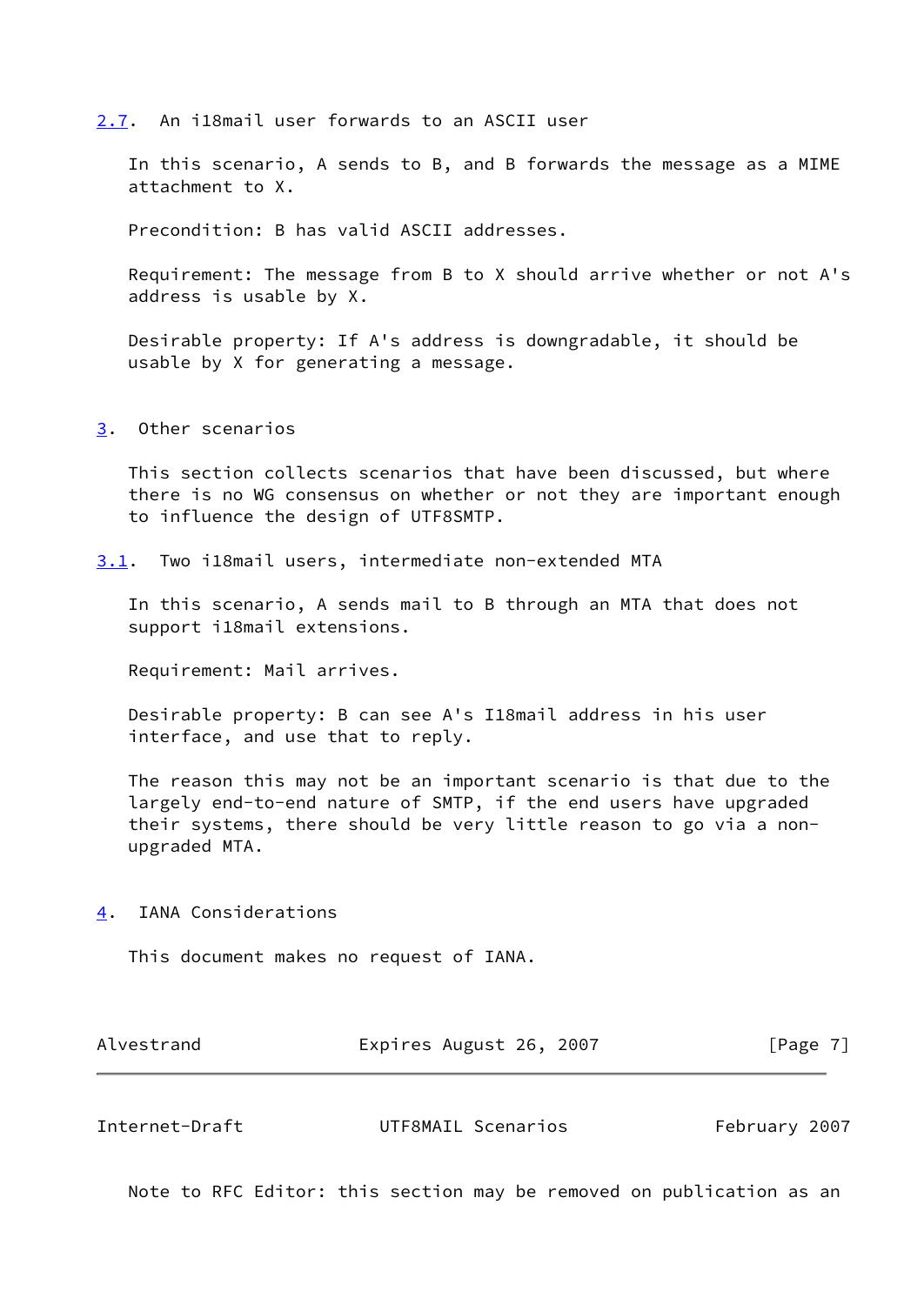RFC.

<span id="page-8-0"></span>[5](#page-8-0). Security Considerations

 Security issues are deliberately left unaddressed in order to reduce the size of the document.

- <span id="page-8-1"></span>[6](#page-8-1). Acknowledgements
- <span id="page-8-3"></span><span id="page-8-2"></span>[7](#page-8-2). Normative References
	- [I-D.ietf-eai-framework]

 Klensin, J. and Y. Ko, "Overview and Framework for Internationalized Email", [draft-ietf-eai-framework-00](https://datatracker.ietf.org/doc/pdf/draft-ietf-eai-framework-00) (work in progress), May 2006.

 [RFC2119] Bradner, S., "Key words for use in RFCs to Indicate Requirement Levels", [BCP 14](https://datatracker.ietf.org/doc/pdf/bcp14), [RFC 2119](https://datatracker.ietf.org/doc/pdf/rfc2119), March 1997.

Author's Address

 Harald Tveit Alvestrand Google